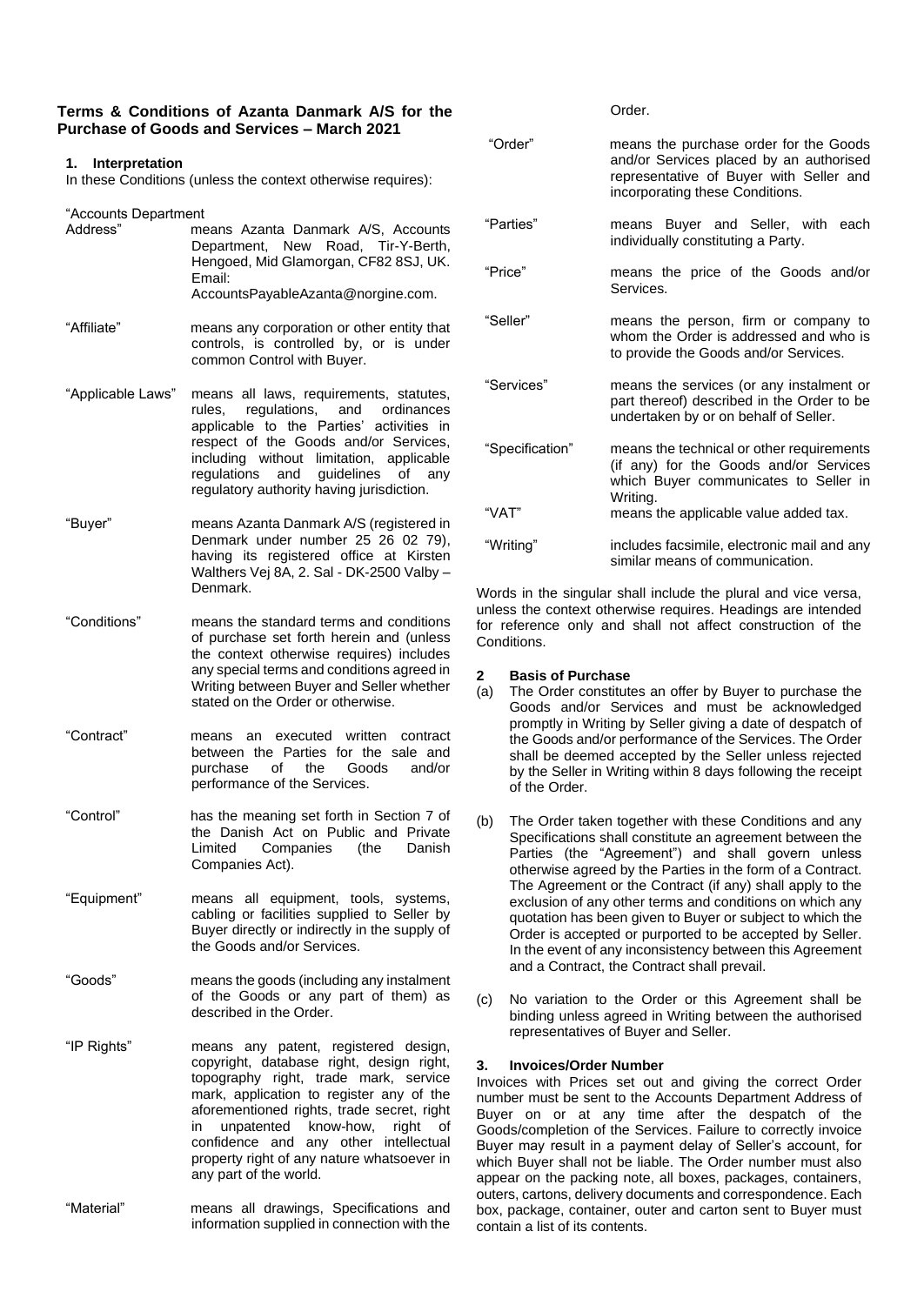### **4. Quality and Compliance/Health and Safety**

Without prejudice to any other rights Buyer may have, Seller warrants to Buyer that:

- (a) the Goods will:
	- (i) meet in all respects the requirements and conform as to quantity, quality and description with the particulars specified in the Specifications, Order or Contract or as agreed by the Parties in Writing and comply with all Applicable Laws;
	- (ii) be fit and sufficient for the purpose for which such Goods are ordinarily used and shall be accompanied by adequate information to ensure that when put to use the Goods will be safe and without risk to health;
	- (iii) not infringe any copyright, design or other IP Rights of a third party;
	- (iv) be free from defects and of sound materials and workmanship;
	- (v) be tested, designed and constructed so as to be safe and without risk to the health and safety of persons using the same;
	- (vi) if the purpose for which the Goods are required is indicated in the Order or in Writing by the Parties, either expressly or by implication, be fit for that purpose; and

### (b) the Services will:

- (i) be performed by appropriately qualified and trained personnel with all due care and diligence and to the highest standard of quality prevailing in the Seller's industry at the time of performance and in accordance with Applicable Laws; and
- (ii) conform to the Specification and all requirements agreed between the Parties.

The provisions of this Condition 4 shall survive any performance, acceptance or payment pursuant to this Agreement and shall extend to any substituted or remedial Goods or Services provided by Seller.

### **5. Progress and Inspection Testing**

- (a) Buyer may at reasonable times inspect the progress of the Services being performed and/or test the Goods during manufacture, processing and storage, and Seller shall at its own cost provide or shall procure the provision of all facilities as may reasonably be required by Buyer for this purpose. Any testing of the Goods shall not imply acceptance of the Goods by Buyer.
- (b) If as a result of any inspection or test under Condition 5(a) Buyer or its representative is of the reasonable opinion that the Goods and/or Services do not comply with this Agreement or are unlikely on completion of manufacture or processing or performance so to comply, Buyer may inform Seller accordingly and Seller shall promptly take such reasonable steps as may be necessary to ensure such compliance.

# **6. Delivery**

- (a) The Goods shall be delivered and the Services performed by Seller at the address and at the time or within the period and in the manner specified in the Order or in Writing by the Parties and time of delivery of the Goods and/or performance of the Services shall be of the essence of this Agreement.
- (b) Delivery shall take place during Buyer's usual business hours and Seller shall supply Buyer, in reasonable time, with any instructions or other information required to enable Buyer to accept delivery of the Goods and/or allow Seller to perform the Services.
- (c) If the Goods are not delivered or the Services not performed at the time or within the period specified in the Order or in Writing by the Parties, Seller shall be in default by law and Buyer shall be entitled to dissolve or terminate this Agreement without any further notice of default being required, without liability to Seller and without prejudice to any claim for damages or other remedy, including any late delivery penalty specified in the Order or in Writing by the **Parties**
- (d) The Goods shall be transported and off-loaded at the sole risk and expense of Seller and shall remain at Seller's risk until accepted by Buyer in accordance with the Order and this Agreement.
- (e) If the Goods are incorrectly delivered Seller will be responsible for any additional expense incurred in delivering them to their correct destination and acceptance of the Goods will not take place until they are delivered to their correct destination as specified in the Order or the Contract (if any).
- (f) The Goods shall be properly packed, marked, secured and delivered in such a manner so that they arrive at their destination in good condition under normal conditions of transport having regard to the nature of the Goods and the other circumstances of the case and in compliance with Applicable Laws.
- (g) Unless otherwise agreed between the Parties in Writing the Goods are not to be delivered or the Services performed in instalments but where the Parties have agreed that delivery of the Goods and/or performance of the Services shall be in instalments, the Agreement shall be treated as a single agreement, and not a severable agreement.
- (h) Unless otherwise agreed between the Parties in Writing before delivery, Buyer shall have no obligation to pay for or return to Seller any packaging or packaging materials for the Goods, whether or not any Goods are accepted by Buyer and whether or not re-usable.
- (i) All Goods shall be transported by the method specified in the Order or in Writing by the Parties or, if no method is specified, by the most expeditious method consistent with ensuring the Goods reach their destination in an undamaged condition.

# **7. Hazardous Goods**

Seller will promptly inform Buyer in Writing of any dangers and special instructions relating to the handling, storage, safe use, transportation or disposal of hazardous goods (including any new information concerning these matters which from time to time becomes available).

### **8. Goods with Limited Shelf Life**

For Goods or components of Goods whose shelf life is limited, Seller shall provide Buyer with the following:

- (a) Storage instructions required for the preservation of the Goods;
- (b) Time span of use, from the date of manufacture;
- (c) Date of expiration which shall appear clearly and indelibly on the packaging of the Goods.

The Seller shall only deliver Goods whose residual shelf time is at least equal to 80% of the total shelf life of the Goods.

### **9. Performance of the Services**

(a) The Services will be performed in accordance with the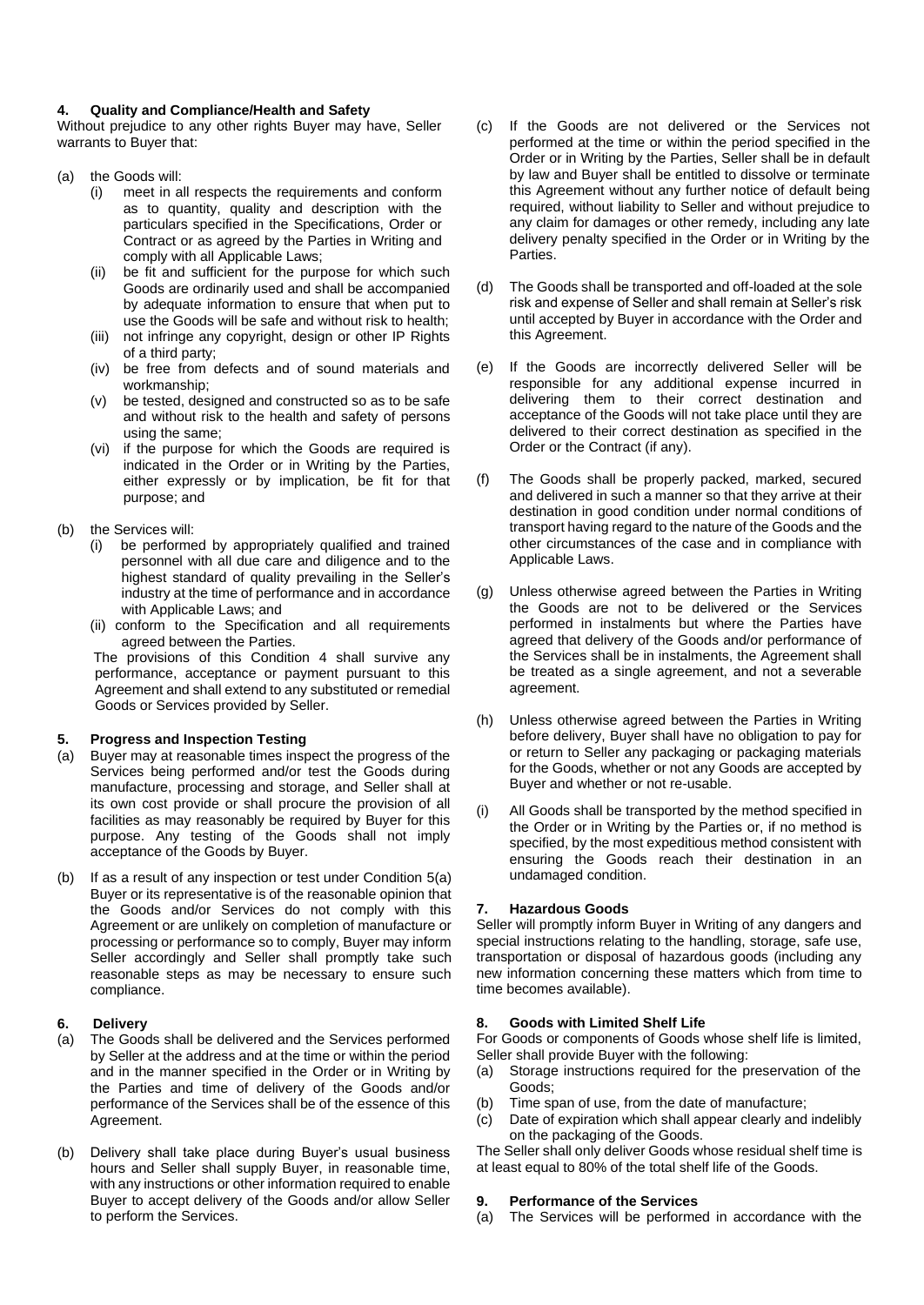Order and this Agreement, including without limitation any acceptance criteria or tests, provision of certificates, programme of installation or performance standard that may be agreed between the Parties in Writing.

- (b) Where Seller is to provide the Services at Buyer's site, Buyer will ensure that Seller has reasonable access to the site as may be necessary for Seller to perform the Services in accordance with the Order and the Agreement.
- (c) While performing Services at Buyer's site, Seller must:
	- (i) take reasonable care to ensure that the performance of the Services does not interfere with the business of Buyer, its employees or any other consultant or contractor employed on the site;
	- (ii) comply with all Applicable Laws;
	- (iii) comply with any policies and procedures required by Buyer and issued to Seller prior to the performance of the Services;
	- (iv) ensure that the Services are performed during Buyer's usual business hours, unless otherwise agreed in Writing by Buyer; and
	- (iv) leave the site in a clean and tidy condition at the end of each day and on completion of the Services.

## **10. Storage/Destruction**

If for any reason Buyer is unable to accept delivery of the Goods at the time when the Goods are due and ready for delivery Seller shall, if its storage facilities permit, store and safeguard the Goods and take all reasonable steps to prevent their deterioration until they are actually delivered and Buyer shall be liable to Seller for the reasonable costs (including insurance) relating thereto. Seller may not dispose or otherwise destroy the stored Goods without giving reasonable advance notice in Writing to Buyer.

### **11. Confidentiality/ Buyer's Material and Equipment**

- (a) The Order and this Agreement is confidential between Buyer and Seller, and Seller agrees that no confidential information connected therewith shall be published or disclosed to any third party without Buyer's consent in Writing. This Condition 11 shall survive termination of this Agreement, however arising.
- (b) Seller shall keep in strict confidence all Material and all technical or commercial know-how, Specifications, inventions, or processes of a confidential nature which have been disclosed to Seller by Buyer, its Affiliates and its and their employees, agents or sub-contractors and any other confidential information concerning Buyer's business. Seller shall restrict disclosure of such confidential material to its employees, agents or sub-contractors who need to know the same for the purpose of discharging Seller's obligations to Buyer, and shall ensure that all such employees, agents or sub-contractors are subject to obligations of confidentiality corresponding to those of Seller.
- (c) All Material, Equipment and other data supplied by Buyer to Seller or purchased by Seller on behalf of Buyer shall, at all times be and remain as between Buyer and Seller, the exclusive property of Buyer and be marked as such by Seller, but shall be properly insured, kept securely and maintained by Seller in good condition until delivered to Buyer, and shall not be disposed of or used other than in accordance with Buyer's instructions or authorisation in Writing. Seller shall indemnify Buyer against all loss thereof or damage thereto while in Seller's possession or control.

In the case of Equipment purchased by Seller on behalf of Buyer, Seller shall assign or transfer to Buyer any warranties received from the relevant manufacturer or supplier.

- (d) Where the Goods and/or Services are designed, created or otherwise developed by or for Seller pursuant to the Order and this Agreement, then all IP Rights in the Goods and/or Services throughout the world shall belong to Buyer absolutely. Seller hereby assigns with full title guarantee and free from all third party rights, all such IP Rights to Buyer with the intent that upon the making or creation of the Goods and/or Services the IP rights shall automatically vest in Buyer. Seller shall promptly at Buyer's request, do or procure to be done all such further acts and things and the execution of all such documents as Buyer may from time to time require for the purposes of securing for Buyer the full benefit of this Agreement, including all rights, title and interest in and to the IP Rights and all other rights assigned to Buyer.
- (e) Seller irrevocably undertakes that neither it nor any other person will assert against Buyer or any third party any moral rights in or relating to the IP Rights and warrants that all such moral rights are irrevocably waived and extinguished.

# **12. Risk and Property**

The Goods shall remain at the risk of Seller until delivery to Buyer is complete (including off-loading and stacking), when risk and ownership of the Goods shall pass to Buyer.

## **13. Rejection/Remedies**

- (a) Without prejudice to any of its rights, Buyer may by notice in Writing to Seller reject any or all of the Goods and/or Services if Seller fails to comply with any of its obligations under this Agreement.
- (b) Buyer shall not be deemed to have accepted any Goods and/or Services or any part hereof until Buyer has had a reasonable time to inspect them following delivery and/or performance, or if later, within a reasonable time after any latent defect in the Goods and/or Services has become apparent.
- (c) Buyer shall when giving notice of rejection specify the reason for such rejection, and Seller shall within 8 days following receipt of notice of rejection remove any rejected Goods at Seller's risk and expense.
- (d) In the case of rejected Goods or Services Seller shall, at Buyer's option, without prejudice to any claim of Buyer against Seller for damages sustained in connection with the Seller's breach of this Agreement and Buyer's right to suspend any payment obligation it may have under this Agreement:
	- i) replace rejected Goods with Goods conforming in all respects with the terms of this Agreement; and/or
	- ii) re-perform the defective Services;
	- iii) treat the Agreement as discharged by Seller's breach and require the repayment of any part of the Price of the Goods and/or Services paid; and
	- iv) reimburse Buyer for all freight and handling costs reasonably incurred by Buyer and/or for which it may be liable in respect of such Goods and/or Services.
- (e) If the Goods are not promptly removed by Seller, Buyer may return the Goods at Seller's expense and risk.

### **14. Warranty**

Without prejudice to any other remedies of Buyer, Seller shall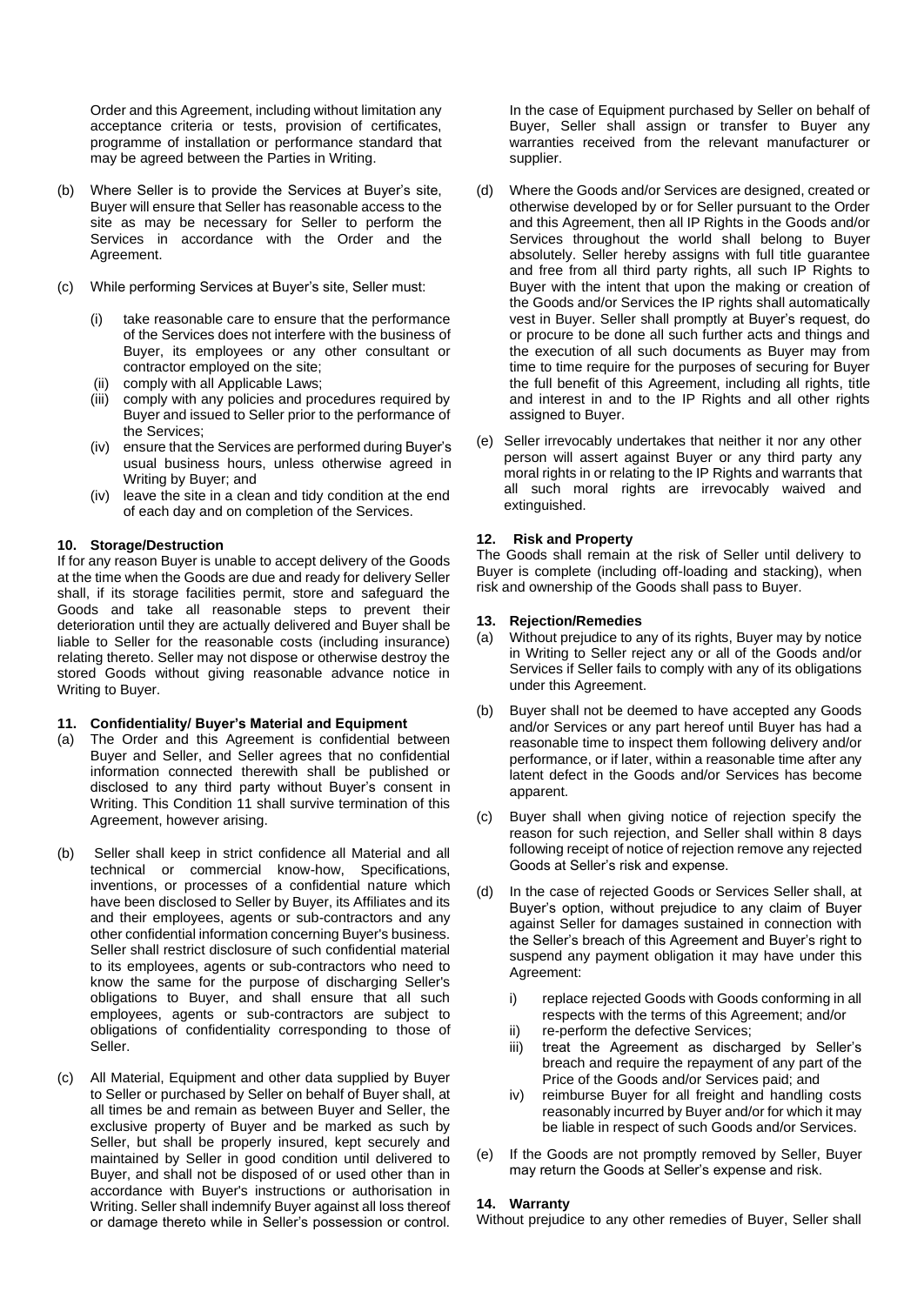as soon as reasonably practicable, upon the written request of Buyer and at the cost of Seller:

- (a) replace or (at Buyer's option) repair all Goods which are or become defective where such defect occurs under proper usage and is due to faulty design, or inadequate or faulty materials or workmanship, Seller's erroneous instructions as to use, erroneous data or any breach by Seller of any provision of this Agreement. Repairs and replacements shall themselves be subject to the foregoing obligations after repair or replacement;
- (b) re-perform any Services found to have been performed defectively.

#### **15. Price and Payment of Goods and Services**

- (a) The Price of the Goods and/or the Services shall be as stated in the Order or the Contract (if any) and, unless otherwise agreed between the Parties in Writing, shall be exclusive of any VAT.
- (b) Seller shall pay all charges for packaging, packing, shipping, carriage, insurance and delivery of the Goods to Buyer and any import taxes or duties or other duties, taxes, imports or levies (other than VAT) in respect of the Goods and/or Services.
- (c) No increase in the Price may be made (whether on account of increased material, labour or transport costs, fluctuation in rates of exchange or otherwise) without the prior consent of Buyer in Writing.
- (d) If no Price is stated in the Order or in the Contract, the Price shall be i) the price last quoted to Buyer in Writing, or ii) the price last paid by Buyer to the Seller for the Goods and/or Services, or iii) the prevailing market price, whichever is the lowest.
- (e) Once the Goods and/or Services have been delivered in accordance with Condition 6, Seller shall send a correct invoice for the Goods and/or Services in accordance with Condition 3, and Buyer shall unless otherwise agreed in Writing pay such invoice 60 days from the date of invoice.
- (f) With respect to Services, Seller shall submit with the invoice, without limitation, a reasonable description of the Services performed and a list of any direct expenses incurred in the provision of the Services, together with supporting documentation. Reasonable direct expenses in relation to the Services will be reimbursed, subject to Buyer's prior approval in Writing.
- (f) Buyer, upon reasonable notice to Seller, shall have the right, either itself or through a third party, to conduct an audit of Seller's accounts with respect to invoices rendered. Buyer shall use reasonable endeavours to ensure that any such audit is conducted in a manner designed to minimise inconvenience to Seller.
- (g) Buyer shall be entitled to any discount for prompt payment, bulk purchase or volume of purchase customarily granted by Seller, whether or not shown on its own terms and conditions of sale.
- (h) Without prejudice to any other right or remedy it may have, Buyer reserves the right to set off any amount owing at any time to it by Seller against any amount payable by Buyer to Seller under this Agreement or the Contract, if any.
- Payment of the Price of the Goods and/or the Services does not imply a waiver of any other right Buyer may have against Seller under this Agreement or any Contract.

### **16. Seller's Obligations**

Seller shall immediately inform Buyer in Writing if at any time Seller becomes aware (whether prior to or after delivery) of the Goods and/or performance of the Services of: (a) any defect or failure of the Goods and/or Services or any other similar goods and/or similar services; or (b) any unsuitability for any purpose identified in Writing for which the Goods and/or Services or any other similar goods and/or services were supplied and/or performed by Seller.

### **17. Assignment and Sub-Contracting**

Seller shall not assign, transfer, charge or sub-contract the manufacture and production of the Goods and/or the performance of the Services to another party, in whole or in part, without the prior consent of Buyer in Writing. No subcontracting by Seller shall in any way relieve Seller of any of its responsibilities under the Order or this Agreement. Buyer may at any time assign or transfer all or any of its rights or obligations under this Agreement to an Affiliate.

### **18. Indemnity and Insurance**

- (a) Seller shall indemnify and hold Buyer harmless against all actions, suits, claims, demands, costs, proceedings, charges, damages, losses and expenses suffered or incurred by Buyer, including without limitation reasonable legal fees and expenses, due to, arising from or in connection with:
	- (i) any negligent or wilful acts or omissions of Seller, its servants, agents or contractors in supplying, delivering and/or installing the Goods and/or in the performance of the Services;
	- (ii) the breach of any provision of this Agreement or Contract (if any) by Seller;
	- (iii) the breach of any warranty given by Seller in relation to the Goods and/or the Services;
	- (iv) any defect in the workmanship, materials or design of the Goods or their packaging;
	- (v) any infringement or alleged infringement of any patent, copyright, registered design, design right, trade mark, trade name or other IP Rights for or relating to the Goods and/or Services unless such infringement has occurred directly as a result of any Specification supplied by Buyer; and
	- (vi) an incorrect description of the Goods and/or Services by Seller.
- (b) Seller shall effect with a reputable insurance company a policy or policies of insurance covering all matters which are the subject of indemnities under this Agreement and shall at the request of Buyer produce the relevant policy or policies together with receipts or other evidence of payments of the latest premium due thereunder.

### **19. Force Majeure**

"Force Majeure" means in relation to either Party, a circumstance beyond the reasonable control of that Party (the "Claimant") including, without limitation, strikes and other industrial disputes (excluding strikes or labour disputes between any Claimant and its employees), PROVIDED ALWAYS that the Claimant i) notifies the other Party as soon as reasonably practicable of the Force Majeure event and ii) exerts its best efforts to eliminate, cure or overcome any such circumstances and to resume performance of its obligations in a timely manner. If such failure or delay continues for a period in excess of four (4) weeks, the Claimant shall be in default and the other Party may dissolve or terminate this Agreement and any Contract forthwith without liability by giving notice in Writing to the Claimant. During such four week period, the Claimant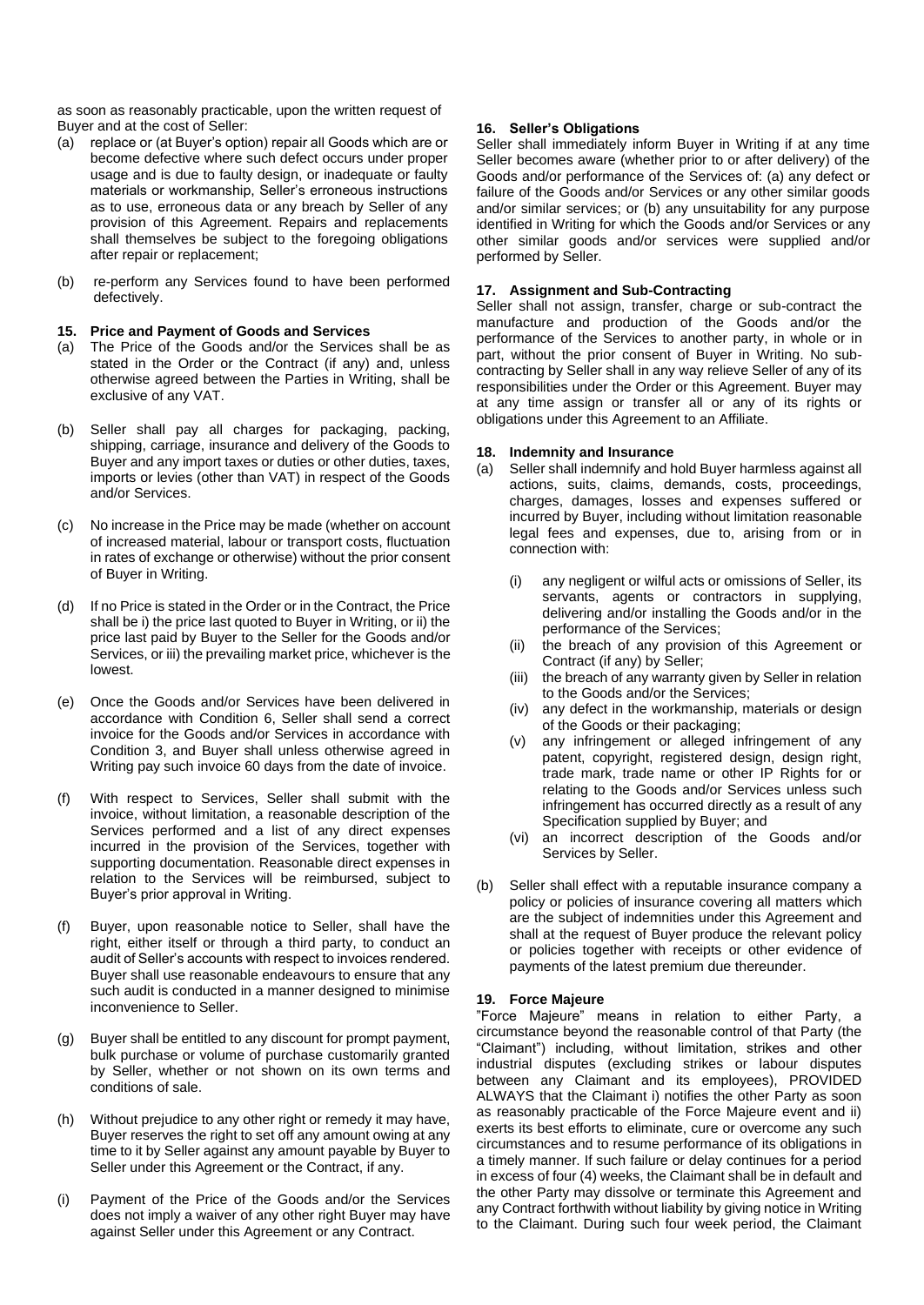shall not be deemed to be in breach of the Agreement or otherwise liable to other Party for any delay in performance or any non- performance of any obligations under this Agreement to the extent the delay or non-performance is due to Force Majeure.

### **20. Notices**

Any notice given or made under or in connection with this Agreement shall be in Writing and shall be deemed to have been duly given or made and deemed received as follows:

- (a) if correctly sent by recorded delivery post to the Party concerned at its address specified on the Order or such other address as that Party may from time to time notify in Writing, such notice shall be deemed received three (3) working days after such posting;
- (b) if delivered personally, such notice shall be deemed received on the date of the personal delivery; and
- (c) if sent by facsimile or electronic transmission with confirmed receipt, with a follow-up notice of the same sent within two (2) working days either in accordance with (a) or (b) above, such notice shall be deemed received when despatched.

## **21. Termination and Insolvency**

- (a) Buyer shall be entitled to dissolve or terminate this Agreement without liability to Seller forthwith upon notice in Writing to Seller:
	- (i) if Seller enters into a suspension of payment, becomes bankrupt, insolvent, compounds with its creditors, has distress or execution levied upon its property (which has not been remedied within 15 days after receipt of a notice from Buyer in Writing), is wound up, goes into liquidation (except for the purposes of a *bona fide*  reconstruction), has a receiver, administrative receiver, or administrator appointed of the whole or any part of its assets, or shall suffer the appointment of any similar person under Applicable Laws; or
	- (ii) if Seller ceases or threatens to cease to carry on business; or
	- (iii) if Seller is in material breach of its obligations under this Agreement and fails to remedy the breach (if capable of remedy) within 15 days after receipt of a notice from Buyer in Writing specifying the breach; or
	- (iv) there is a change of Control of Seller.
- (b) Buyer may cancel any Order or part thereof by notice to Seller in Writing at any time prior to delivery. In the event that Buyer exercises its rights of cancellation, its sole liability to Seller shall be to pay for the cost to Seller (not exceeding the Price) of the work reasonably carried out by Seller or, in relation to the Goods at the date of cancellation, any liability reasonably incurred by Seller to a third party at the date of termination in relation to the manufacture and supply of the Goods. Written evidence of all such costs must be provided.
- (c) The exercise of any rights granted to Buyer hereunder shall not prejudice or affect any right of action or remedy which may have already accrued or may accrue thereafter to Buyer or the continuation of any provision expressly stated to survive, or implicitly surviving, termination.
- (d) On termination or dissolution of this Agreement or the Contract for any reason Seller shall immediately deliver to Buyer:
	- (i) all Equipment and documents relating thereto and all Material and all copies of information and data provided

by Buyer to Seller for the purposes of this Agreement or the Contract. Seller shall certify to Buyer that it has not retained any copies of Material or other information or data, except for one copy which Seller may use for audit purposes only and

- (ii) subject to the confidentiality obligations in Condition 11; and
- (iii) all Specifications, programs (including source codes) and other documentation comprised in any deliverables supplied under this Agreement or the Contract and existing at the date of such termination, whether or not then complete. All IP Rights in such materials shall automatically pass to Buyer (to the extent that they have not already done so by virtue of Condition 11 (d)).
	- (e) If Seller fails to fulfil its obligations under Condition 21(d), then Buyer may enter Seller's premises and take possession of any such items which should have been returned. Until they have been returned or repossessed, Seller shall be solely responsible for their safe keeping.

## **22. General**

- (a) No waiver by Buyer of any breach of this Agreement by Seller shall be considered as a waiver of any subsequent breach of the same or any other provision. Rights under this Agreement are cumulative and do not exclude rights provided by Applicable Laws.
- (b) If any provision of this Agreement is held by any competent authority to be invalid or unenforceable in whole or in part, the validity of the other provisions of this Agreement and the remainder of the provisions in question shall not be affected thereby.
- (c) Seller shall not disclose or exploit in any publicity in any form this Agreement or Seller's relationship with Buyer without the prior permission in Writing of Buyer.
- (d) Nothing in this Agreement is intended to, or shall operate to, create a partnership between the Parties, or to authorise either Party to act as agent for the other, and neither Party shall have authority to act in the name or on behalf of or otherwise to bind the other in any way.
- (e) All notices and communications between the Parties shall be in English unless otherwise agreed in Writing by the Parties.
- (f) Seller shall and shall procure that persons associated with it and any agents or sub-contractors shall comply with all Applicable Laws and codes relating to anti-bribery, anticorruption and data protection ("Relevant Requirements"). Seller shall not do, or omit to do, any act that will cause or lead Buyer to be in breach of any of the Relevant Requirements. Breach of this clause shall be deemed a material breach under Condition 21 (a) (iii).
- (g) Supplier shall comply with all applicable anti-slavery and human trafficking laws, statutes, regulations and codes from time to time in force. Supplier shall maintain its own policies and procedures to ensure its compliance with such anti-slavery and human trafficking laws.
- (h) The Parties will comply with the provisions of the applicable EU and any other data protection laws including the General Data Protection Regulation (Regulation EU2016/679).

### **23. Governing Law and Jurisdiction**

- (a) This Agreement shall be governed by and construed in accordance with the laws of Denmark to the exclusion of the United Nations Convention on the International Sale of Goods (1980).
- (b) **THE PARTIES AGREE TO SUBMIT TO THE EXCLUSIVE JURISDICTION OF THE COURTS OF COPENHAGEN**